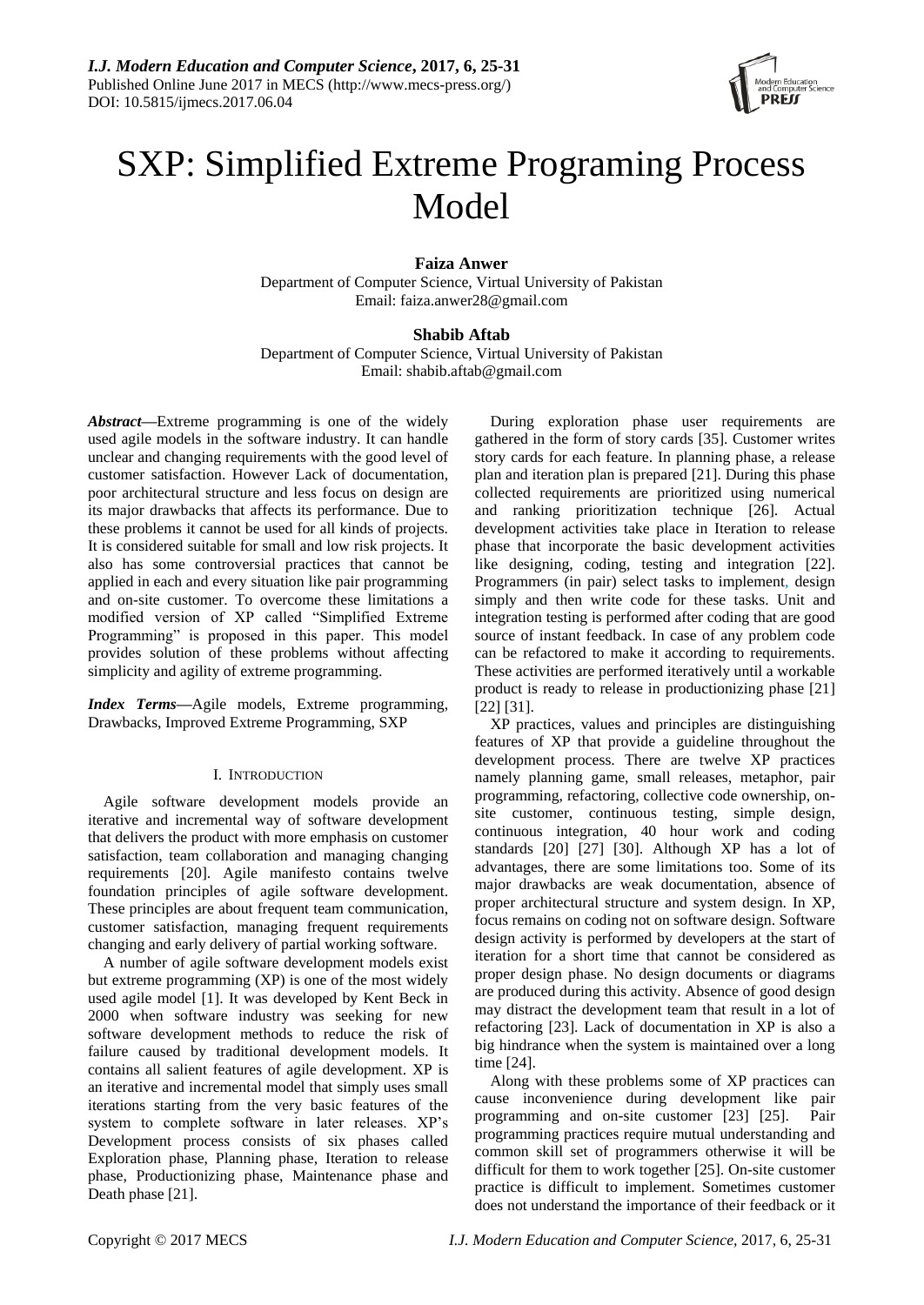may not be possible for customer to remain at site regularly [23]. It is very rare that professionals have enough time to spend on site regularly.

These problems need a solution. Although a number of customized and extended versions of XP exist that are helpful in using XP for some specific purpose. However these models do not pay attention towards solving above mentioned problems. Furthermore adding more practices to the phases of XP might make it complex and difficult to implement. A modified XP model is needed that can solve these problems without effecting its simplicity and agility.

Remaining part of this paper contains related work in section II. Section III defines problem statement. Section IV provides detailed description of proposed SXP model. Finally section V concludes this paper.

#### II. RELATED WORK

In [1] an enhanced extreme programming model is proposed that tries to cover the problems of documentation, design and quality without effecting agility. This is done by executing parallel quality iteration to basic XP iteration. However proposed model does not support development of software with higher interdependencies among subsystems. This paper lacks empirical proof of the model.

A process model based on XP is proposed for software maintenance in [2]. This model uses XP practices in software maintenance process to improve the productivity. Proposed model is evaluated using academic projects only, whereas real business projects are far more complex than academic projects. The proposed model should be evaluated using real projects.

In [3] authors conducted field studies on backup behavior of developer's interaction in different environments. The results showed that there are different kinds of interaction among team members which require different level of formality of pair programming. This study also explains why there are so many conflicts in perceiving the benefits of pair programming. However the observational results presented in this paper are limited to only two project's data.

Authors proposed a model based on XP for large scale distributed projects in [4]. This model was applied on Sudan Automated Traffic Violations project. Proposed model introduced some new XP practices like code control, adaptive planning, visual indicators, XP project management and code gallery. This model is validated for only one project that cannot guarantee the suitability of XP for all large scale projects. Interaction and collaboration among team members is difficult and sometimes not possible in large scale projects as needed in XP. This model does not guide how to deal with such team collaboration problems.

In [5] authors proposed a new solution for service development by combining XP and SOA (Service Oriented Architecture) best practices. In proposed solution seven SOA principles are combined with supported XP practices for this purpose. This paper lacks empirical validation to prove the effectiveness of proposed solution. Furthermore the proposed solution remains silent on the issue of SOA complexities that can reduce the agility of XP.

In [6] CRC cards prioritization process is done using AHP (Analytical Hierarchy Process). AHP is a wellstructured decision making tool. Use of AHP in cards prioritizing process helped the designers to identify most influential classes for simple and appropriate design. This paper lacks real test cases evaluation of proposed model. Furthermore proposed model is tested by graduate students, which might have not the enough skills to evaluate the solution.

In [7] a study was conducted to evaluate the role of agile techniques and factors associated with the performance of team using XP. Results showed that customer and development team are both very important for XP process however measure of performance was greatly dependent upon subjective interpretation in this study.

Authors conducted a study in [8] to prove the effectiveness of pair programming in defects reduction. For this purpose data is collected from professionals working in a large Italian manufacturing company. Statistical results showed that new defects tend to reduce with pair programming. But this case study did not consider the factors like task complexity, skill level and experience of developers.

In [9] an extended XP model is presented that can be applied to medium and large scale projects. Proposed model introduced project planning, analysis & risk management and design & development phase to handle medium and large scale projects. Extended XP model does not provide any detail about parallel development in large projects. Statistical validation is also needed with more accurate sample size.

In [10] authors proposed a model that helped development team as well as the customer in the release planning activity. This model helped in developing a release plan by keeping in view the size of stories, priorities and precedence relations. However tool used in this model requires a lot of time in data gathering that can affect responsiveness of XP.

A comparative study was conducted in [11] to compare the outcomes of XP and Waterfall methodologies on same project. In this study same project was developed by fifty different teams over the period of five years. Results were unexpectedly same for both methodologies. However this study lacks diversity of data characteristics and data source as comparison is conducted for same project repeatedly.

An improved XP framework is proposed in [12] that fulfills security requirements in e-commerce projects. This framework incorporate security checks in all phases of XP but this can affect the agility of the model. It is also needed to prove the effectiveness of model by using real life projects.

In [13] a study was conducted by author to find the effectiveness of virtual pair programming as a replacement of classical pair programming.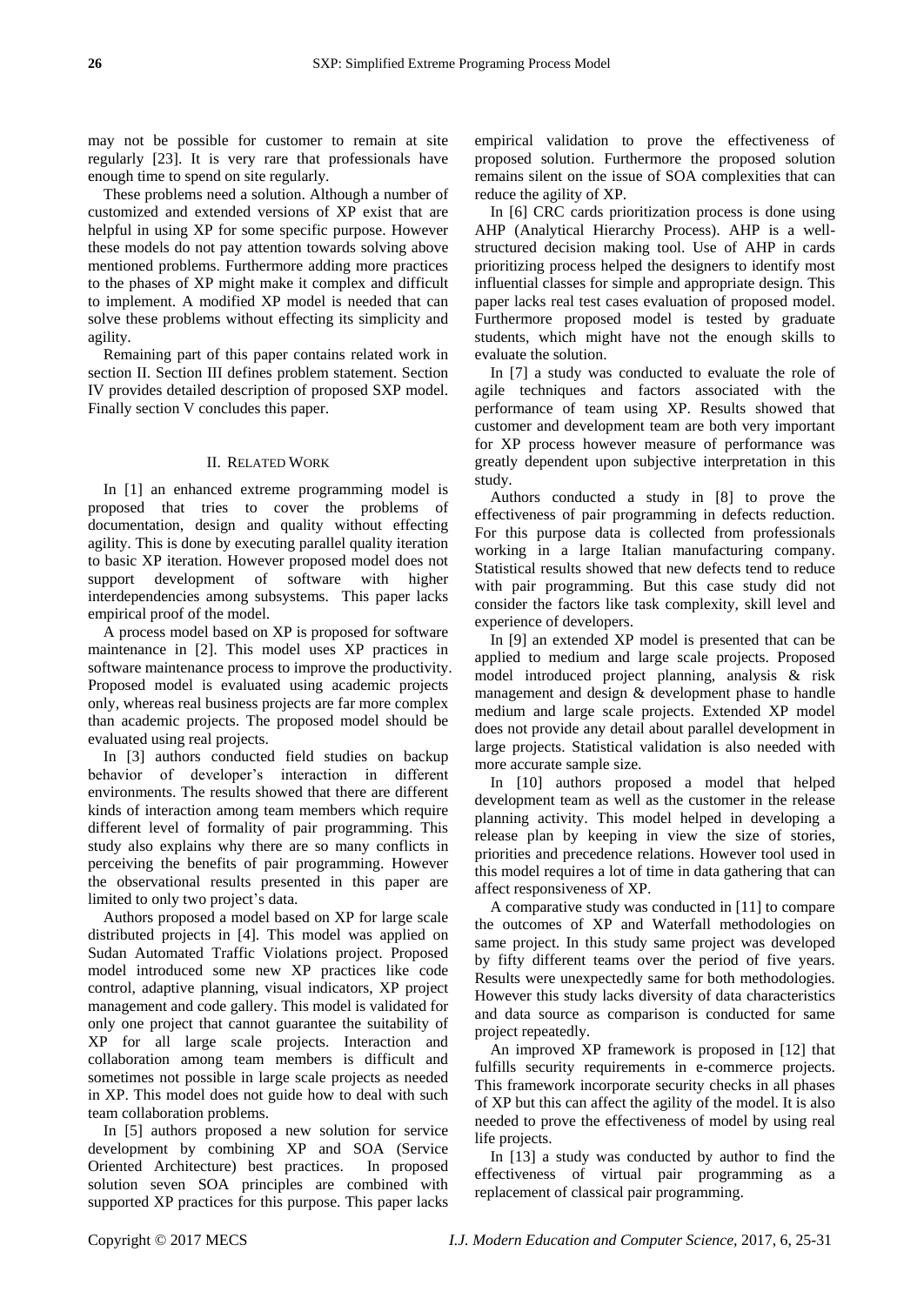Table 1. Summary of Related Work

| Title                                                                                                                        | Limitations                                                                                                                                                                                                                                                                                                                                                          |
|------------------------------------------------------------------------------------------------------------------------------|----------------------------------------------------------------------------------------------------------------------------------------------------------------------------------------------------------------------------------------------------------------------------------------------------------------------------------------------------------------------|
| Proposal of Enhanced Extreme Programming Model<br>$[1]$                                                                      | Proposed model does not support development of software with higher<br>٠<br>interdependencies.<br>Adding parallel refinement cycle along with development cycle demands<br>$\bullet$<br>more resources and team members.                                                                                                                                             |
| Extended Iterative Maintenance Life Cycle Using<br>eXtreme Programming [2]                                                   | Proposed solution is validated through academic projects only, it should be<br>$\bullet$<br>evaluated by real business projects that are more complex than academic<br>projects.                                                                                                                                                                                     |
| Cooperation, collaboration and pair-programming:<br>Field study on backup behavior [3]                                       | Observational results presented in paper are based on the data of only two<br>$\bullet$<br>projects.                                                                                                                                                                                                                                                                 |
| Extreme Programming Applied in Large Scale<br>Distributed System [4]                                                         | Proposed solution is validated for only one project that cannot guarantee the<br>$\bullet$<br>suitability of XP for all large scale projects.<br>Team interaction and collaboration is difficult and sometimes not possible<br>$\bullet$<br>in large scale projects as needed in XP. This model does not guide how to<br>deal with such team collaboration problems. |
| Service Agile Development Using XP [5]                                                                                       | This model integrates XP with Service Oriented Architecture (SOA)<br>$\bullet$<br>practices that effect simplicity of XP.<br>SOA complexities can degrade agility of XP.<br>$\bullet$                                                                                                                                                                                |
| Prioritizing CRC as a Simple Design Tool in Extreme<br>Programming [6]                                                       | Proposed model is tested by graduate students, who might not have enough<br>$\bullet$<br>skills to evaluate a solution.<br>This paper lacks real test case evaluation of proposed model.<br>$\bullet$                                                                                                                                                                |
| Successful extreme programming: Fidelity to the<br>methodology or good team working? [7]                                     | In proposed solution, performance evaluation depends upon subjective<br>$\bullet$<br>interpretation.                                                                                                                                                                                                                                                                 |
| Pair Programming and Software Defects- a large,<br>industrial case study [8]                                                 | Case study presented in this paper does not consider the factors like skill<br>$\bullet$<br>level, experience of programmers and task difficulty etc.                                                                                                                                                                                                                |
| Agile software development methodology for medium<br>and large projects [9]                                                  | Proposed XP model does not provide any detail about parallel development<br>$\bullet$<br>in large projects.<br>Statistical validation is needed with more accurate sized sample space.<br>$\bullet$                                                                                                                                                                  |
| Quantitative<br>release<br>planning<br>in<br>extreme<br>programming [10]                                                     | The optimization model presented is of exponential complexity.<br>$\bullet$<br>Precise data gathering require a lot of time that can affect responsiveness of<br>$\bullet$<br>XP.                                                                                                                                                                                    |
| Comparing Extreme Programming and Waterfall<br>Projects Results [11]                                                         | Comparison is conducted for one project's data only.<br>$\bullet$<br>Lacks diversity of data characteristics and data source.<br>$\bullet$                                                                                                                                                                                                                           |
| Improved Extreme Programming Methodology with<br>inbuilt security [12]                                                       | It is needed to prove the effectiveness of proposed model using real life<br>$\bullet$<br>projects with security requirements.<br>Security checks implementation in each XP iteration can affect agility of<br>$\bullet$<br>whole process.                                                                                                                           |
| Measuring the effect of Virtual Pair Programming in<br>an Introductory Programming Java Course [13]                          | A large sample space can better support the results.<br>$\bullet$<br>Data should be collected over more semesters.                                                                                                                                                                                                                                                   |
| Research on Requirement for High Quality Model of<br>Extreme Programming [14]                                                | Despite of improvements in communication model it also makes it lengthy<br>$\bullet$<br>and complicated.<br>This paper lacks empirical evaluation of proposed method.<br>$\bullet$                                                                                                                                                                                   |
| The impact of absorptive capacity on the ex-post<br>adoption of agile methods: The case of extreme<br>programming model [15] | Data should be collected from various sites to generalize the results of<br>$\bullet$<br>study.                                                                                                                                                                                                                                                                      |
| Agile Software Engineering as Creative Work [16]                                                                             | Evaluation is needed by proposing detailed method to improve XP using<br>$\bullet$<br>case studies.                                                                                                                                                                                                                                                                  |
| An adoptive Software Development Model [17]                                                                                  | Adoptive model has no guidance about project and team management issues<br>٠<br>in large projects.                                                                                                                                                                                                                                                                   |
| An Improved XP Software Development Model [18]                                                                               | Proposed model lacks implementation detail about different analysis and<br>$\bullet$<br>risk management activities.                                                                                                                                                                                                                                                  |

Results from two teams were compared where one team was using solo programming. Data is compared using metrics like Lines of Code (LOC), defects per 1000 LOC, code quality and productivity for both teams.

Results showed that virtual pair programming is better than solo programming. But to validate the results of this study and prove its authenticity data should be collected over more semesters.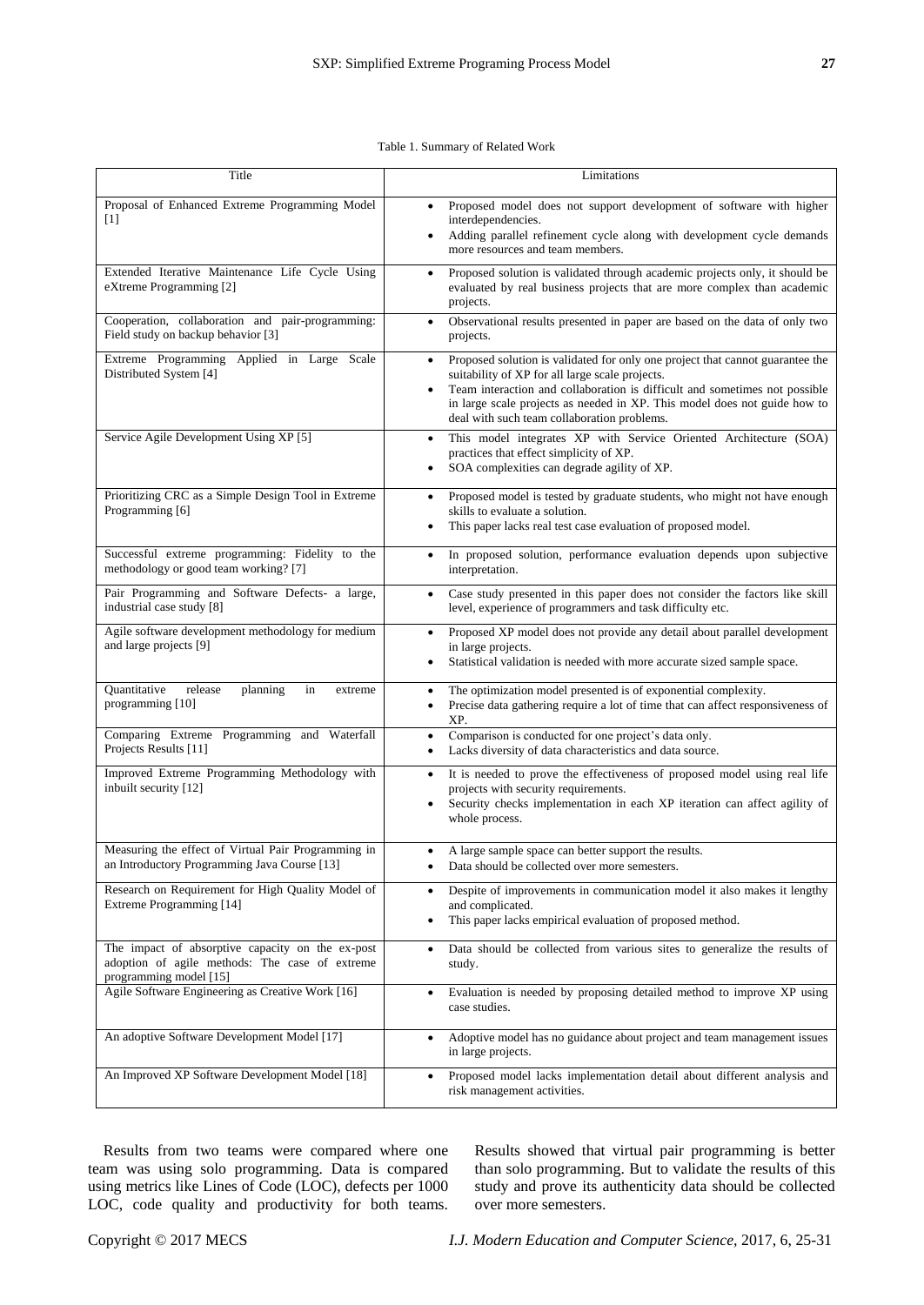In [14] authors tried to solve the problems regarding customer such as bidirectional communication, information barriers and misconception about development process in XP by presenting an analysis model. This model improves XP demand module by using Kano model's quality features. This paper lacks real life project evaluation of proposed method.

Authors studied two projects in Canadian organization in [15]. These projects were shifted from waterfall to XP process model by using absorptive capacity in Technology Acceptance Model (TAM). Results showed the feasibility of XP for future projects but data collected from single site limits the accuracy of results. Data should be collected from various sites to generalize the results of study.

In [16] authors conducted a comparative study among phases and roles of XP and creativity process. However this study needs evaluation by proposing detailed method to improve XP using case studies.

In [17] authors proposed an adoptive XP model. Proposed model provided better adoptability to different software projects by including analysis, design and deployment phases. However there was no empirical proof in the paper to support the claim. This adoptive model also remained silent about project and team management aspects of large projects.

An improved model of XP is proposed for medium and large scale projects in [18]. Improved version of XP support component based development with risk management in distributed environment with large team. However this paper lacks implementation detail of analysis and risk management activities. Furthermore there was no empirical proof given to support the claim.

#### III. PROBLEM DEFINITION

Extreme programming is one of the most commonly used agile models. It's flexible, lightweight and iterative nature can easily handle changing requirements even in late phases of software development [1] [19] [29] [30]. XP's actual strength lies in its principles, values and practices that provide actual guidance for the software development process [32]. It works well for small projects however lack of documentation, complicated structure and poor system design make it inappropriate for medium and large scale projects [23] [24]. There is no upfront architectural structure available in XP as well as no explicit design activity is performed. Without architecture and design activities programmers do not get better understanding of the task. In such situation they have to rely on code refactoring that increase time and effort. Furthermore distribution of tasks among team members is problematic due to absence of system design [25] [34]. XP lacks the documentation and only the oral communication among stakeholders cannot be as effective as documenting the different tasks. For effective software development and maintenance proper documentation in different phases of the software development model is required. [24].

Along with these deficiencies, XP has some unnecessary norms like pair programming and on-site customer. Pair programming requires high level of coordination between two programmers. Difference in skill level, experience and personalities can degrade its effectiveness [23] [28] [34]. Sometime programmers feel easy to work alone without other person's interruption. Similarly on-site customer practice is difficult to implement in its true sense if customer does not understand importance of feedback [23]. Mostly professionals from customer's side have not enough time to remain present all the time and if this task is assigned to some inexperienced then it may lead to chaos [33]. Wrong information provided by that person can mislead the development team.

In the quest of solution to these problems, researchers tried to extend or modify XP process model for varying size and type of projects [1]. Although these models tried to cover limitations but also added complexity by adding more practices and modifications which brought negative effects on simplicity and agility. There is a need of a model that solves these problems and cut unnecessary norms from the practices of XP such as use of pair programming and on-site customer. By keeping in view these problems, we tried to find answer of the following question in this paper.

How to eliminate XP's limitations without affecting its true sense of simplicity and agility for small and medium scale projects?

#### IV. PROPOSED SXP

Simplified Extreme Programming (SXP) is proposed to overcome the limitations of classical XP. It provides more flexible and simple approach for small to medium scale projects due to explicit focus towards architecture, design and documentation issues. It also removes constraints of pair programming and on-site customer to avoid unnecessary conflicts and interference. There are five major phases of SXP; initialization phase, analysis phase, design phase, development & testing phase and release phase as shown in fig.1. Customer involves in initialization and release phase only. All other phases are executed by development team with the complete coordination. Necessary documentation is produced during each phase that helps to resolve documentation and maintenance related issues. Proper analysis and design phase provide opportunity to explicitly focus on design after analysis.

#### *A. Initialization Phase*

This is the first phase of SXP that focus on requirement gathering and preparing overall project plan for the system to be developed. Initialization phase has two major activities called "Story Writing & Prioritization" and "Project Planning". In this phase personnel's from both customer and developer's side sit together and complete the following tasks.

*Story Writing & Prioritization:* During this activity all requirements of the desired system are gathered and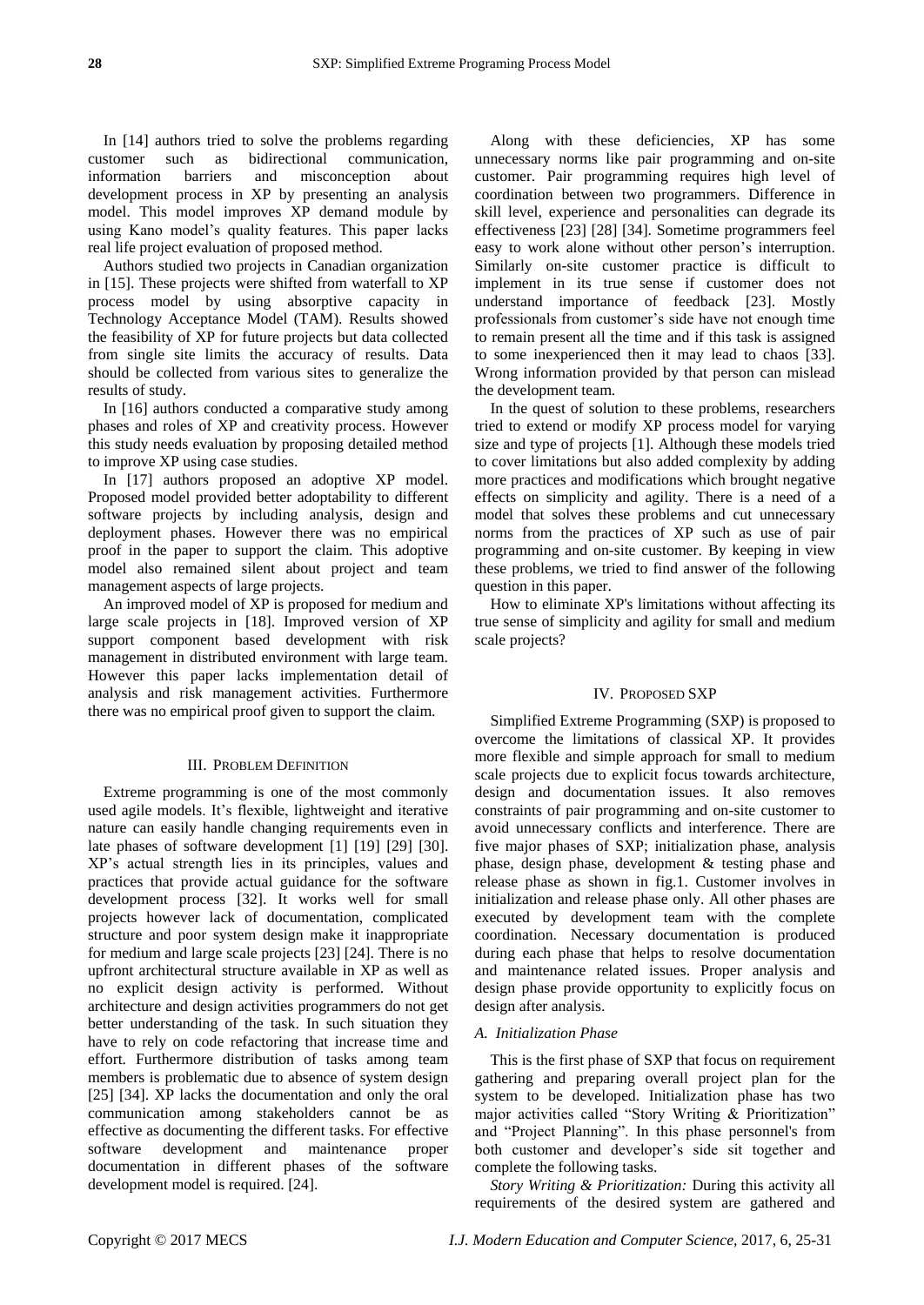arranged in accordance to their importance. Requirements are collected by writing story cards. Customer writes story cards for each feature/functionality that should be added in system. A story card consists of name of feature, type, priority and short description of required functionality. Customer has to describe feature in a small paragraph without any technical detail. Customer assigns priorities to these features that help in defining the order of their implementation. . For this purpose numerical Priorities are assigned to these requirements. High priority requirements are implemented prior to low priority requirements. Collected requirements are further categorized in functional and nonfunctional requirements. *Project Planning:* During this activity important decision are taken regarding project scope, cost and tools/ technology to be used for the development. Development team and customer finalize the project scope and cost. For the selection of suitable tools and technology, different available options are considered. After agreement of both parties, detail about scope, cost and tools to be used is documented in project plan document.

#### *B. Analysis Phase*

In this phase budget and schedule related issues are addressed. Activities of this phase are conducted by development team only. Estimation is made about budget required for the successful completion of the project. An iteration plan is documented having detail about number of iterations needed for project completion, number of stories implemented in each iteration and iteration time. This iteration plan helps to keep project on track.



Fig.1. Phases of Proposed SXP

For budget and effort estimation, resources such as hardware and softwares are identified with their availability. To understand overall project structure, an architectural diagram is designed by the programmers. Also the training can be conducted in this phase to make the development team familiar with tools and technology.

#### *C. Design Phase*

This phase consists of two activities namely "Designing UML Diagrams" and "Test Planning".

*Designing UML Diagrams:* System design is very important for successful software development. To simply design the system, this model uses only use case diagrams and sequence diagrams.

*Test Planning:* In this activity developer writes test cases for the features to be included in iteration. Writing tests prior to code help the development team to understand different design opportunities. Successful completion of this phase gives a good start of development phase.

*D. Development and Testing Phase*

This is an iterative phase in which actual development activity take place. This phase further consists of activities namely coding, functional testing, integration and integration testing.

*Coding:* In coding activity, a programmer writes code for selected stories by keeping in view the design document which was developed during design phase.

*Functional Testing:* Implemented modules are tested using test cases written during test planning activity. In case of any problem during functional testing, coding activity can be repeated. These tests are performed by programmers and results are also noted to keep track of defects.

*Integration:* After successful completion of functional testing code is integrated with previously implemented code.

*Integration Testing:* After integrating the code, integration testing is performed to check whether all the implemented modules are working correctly as a whole or not. In case of any incompatibility, previous activities can be repeated. Feedback arrows from development and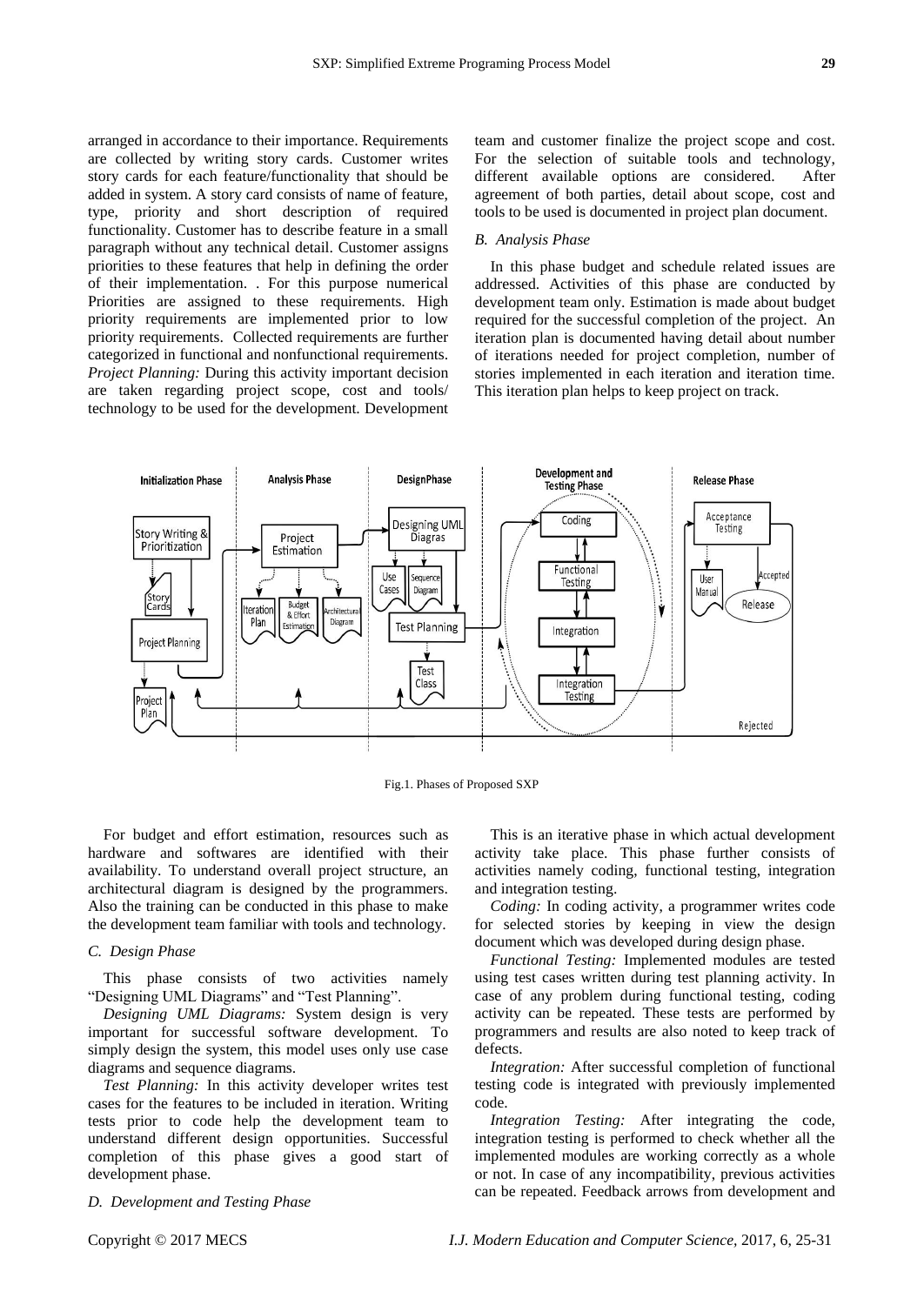testing phase indicates that any identified problem during this phase may require the revisit design, analysis or initialization phase.

#### *E. Release Phase*

This is final phase of SXP in which customer performed acceptance testing. After the customer approval a workable product which is developed during current iteration is released. User manual is also completed in this phase before handing over the workable product.

If developed product does not satisfy customer then whole development process is repeated again with changed or modified set of requirements.

#### V. CONCLUSION

Extreme programming is a well-known, most widely used agile model in software industry. It has more focus towards customer satisfaction, quick response to changing requirements, team collaboration, rapid feedback and small releases. Despite of these advantages there are some limitations also. Lack of documentation, poor architectural structure, and less focus on design are big problems of XP. Some of XP practices like Pair programming and on-site customer are a bit difficult and controversial from implementation point of view. Many factors involved in the implementation of these practices make their effectiveness questionable. A number of studies were conducted in which researchers extended or customized XP process model. These models were proposed to handle different projects varying in size, type or nature. Some of the proposed models pay more attention towards customizing its phases and some added new practices and provided implementation detail. But do not provide proper guidance about handling XP's drawbacks and limitations. Furthermore adding more practices or modification in phases affects its simplicity and agility that make it difficult to implement. In this paper a modified version of XP called Simplified Extreme Programming (SXP) is proposed that can help to cover all these limitations without effecting simplicity and agility. Detail description of each phase gives stepwise solution of XP's problems with keeping it simple to implement.

#### **REFERENCES**

- [1] M. R. J. Qureshi and J. S. Ikram, "Proposal of Enhanced Extreme Programming Model," *International Journal of Information Engineering and Electronic Business*, vol. 7, no. 1, p.37- 42, 2015.
- [2] J. Choudhari and U. Suman, "Extended iterative maintenance life cycle using eXtreme programming," *ACM SIGSOFT Software Engineering Notes*, vol. 39, no. 1, pp.1-12, 2014.
- [3] I. D. Coman, P. N. Robillard, A. Sillitti and G. Succi,"Cooperation, collaboration and pair-programming: Field studies on backup behavior," *Journal of Systems and Software*, vol. 91, p. 124–134, 2014.
- [4] E. Abdullah and E.-T. Abdelsatir, "Extreme programming applied in a large-scale distributed system," in *Computing, Electrical and Electronics Engineering (ICCEEE), Khartoum,* 2013.
- [5] F. Carvalho and L. Azevedo, "Service Agile Development Using XP," in *Service Oriented System Engineering*  (SOSE), Redwood City, 2013.
- [6] S. Alshehri and L. Benedicenti, "Prioritizing CRC cards as a simple design tool in extreme programming," in *Electrical and Computer Engineering* (CCECE), Regina, SK, 2013.
- [7] S. Wood, G. Michaelides and C. Thomson, "Successful extreme programming: Fidelity to the methodology or good teamworking?" *Information and Software Technology*, vol. 55, no. 4, p. 660–672, 2013.
- [8] E. di Bella, I. Fronza, N. Phaphoom, A. Sillitti, G. Succi and J. Vlasenko, "Pair Programming and Software Defects--A Large, Industrial Case Study," *IEEE Transactions on Software Engineering*, vol. 39, no. 7, pp. 930 - 953 , 2013.
- [9] M. Rizwan Jameel Qureshi, "Agile software development methodology for medium and large projects," *IET Software*, vol. 6, no. 4, pp. 358 - 363, 2012.
- [10] G. v. Valkenhoef, T. Tervonen, B. d. Brock and D. Postmus, "Quantitative release planning in extreme programming," *Information and Software Technology*, vol. 53, no. 11, p. 1227–1235, 2011.
- [11] F. Ji and T. Sedano, "Comparing extreme programming and Waterfall project results," in *Software Engineering Education and Training* (CSEE&T), Honolulu, HI, 2011.
- [12] S. Musa, N. Norwawi, M. Selamat and K. Sharif, "Improved Extreme Programming Methodology with Inbuilt Security," in *Computers & Informatics* (ISCI), Kuala Lumpur , 2011.
- [13] N. Zacharis, "Measuring the Effects of Virtual Pair Programming in an Introductory Programming Java Course*," IEEE Transactions on Education*, vol. 54, no. 1, pp. 168 - 170, 2011.
- [14] Z. Li-li, H. Lian-feng and S. Qin-ying, "Research on Requirement for High-quality Model of Extreme Programming," in *Information Management, Innovation Management and Industrial Engineering* (ICIII), Shenzhen, 2011.
- [15] B. Bahli, Y. Benslimanne and Z. Yang, "The impact of absorptive capacity on the ex-post adoption of agile methods: The case of Extreme Programming model," in *Industrial Engineering and Engineering Management* (IEEM), Singapore, 2011.
- [16] B. Crawford, C. de la Barra, R. Soto and E. Monfroy, "Agile software engineering as creative work," in *Cooperative and Human Aspects of Software Engineering* (CHASE), Zurich, 2012.
- [17] M. R. J. Qureshi and S. A. Hussain, "An adaptive software development process model," *Advances in Engineering Software*, vol. 39, no. 8, pp.654-658, 2008.
- [18] M. R. J. Qureshi and S. A. Hussain, "An Improved XP Software Development Model," arXiv preprint arXiv:1202.2501, 2008.
- [19] G. S. Matharu, A. Mishra, H. Singh, and P. Upadhyay, "Empirical study of agile software development methodologies: A comparative analysis," *ACM SIGSOFT Software Engineering Notes*, vol. 40, no. 1, pp. 1-6, 2015.
- [20] P. Abrahamsson, O. Salo, J. Ronkainen and J. Warsta, "Agile software development methods: Review and analysis," 2002.